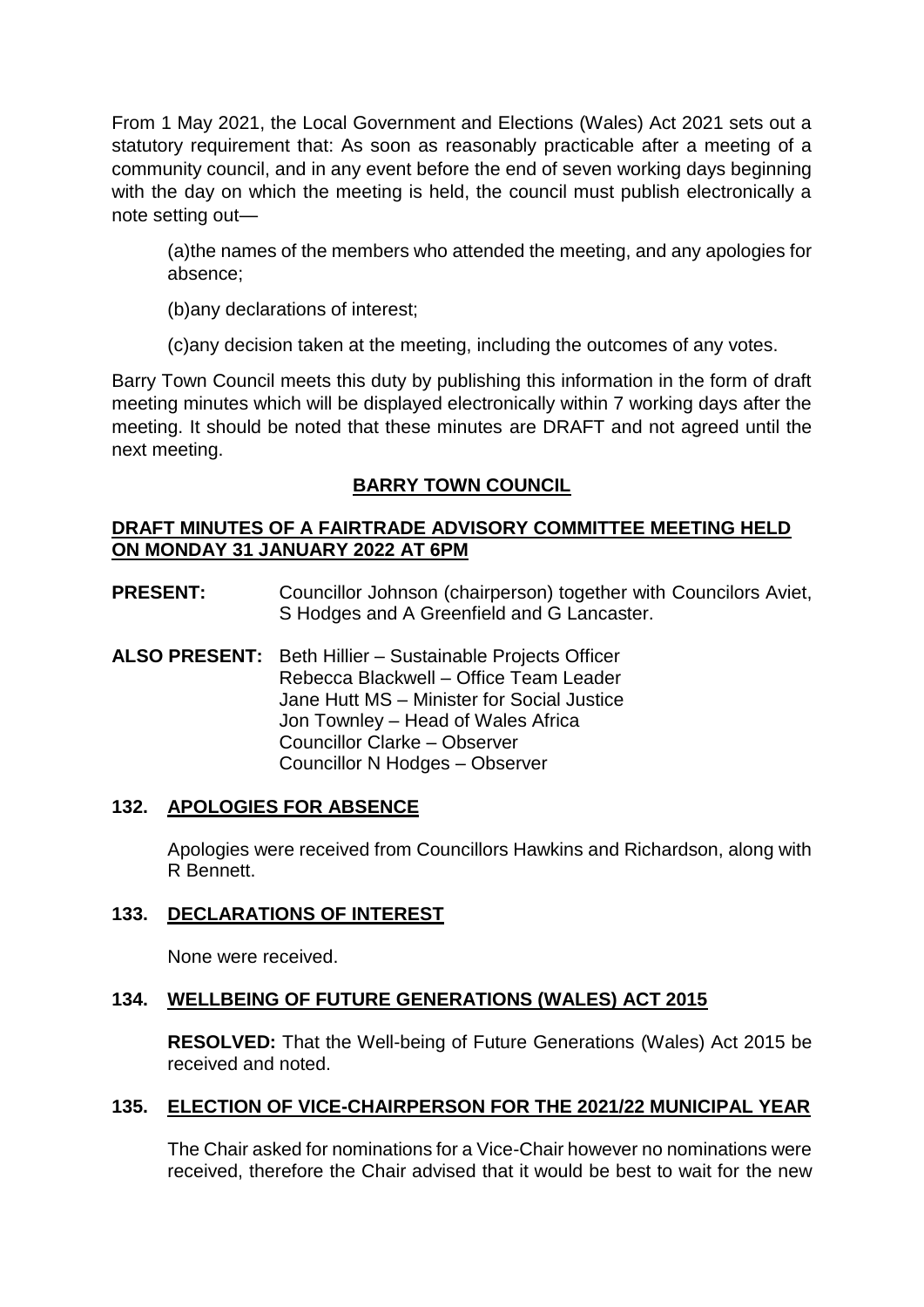Administration to elect a Vice-Chairperson as Fairtrade would not be meeting again until that time.

**RESOLVED: That the Election of Vice-Chairperson be deferred until the next meeting of the Fairtrade Advisory Committee which will be in the new Administration following the Local elections in May 2022.** 

### **136. TO APPROVE THE DRAFT MINUTES OF THE MEETING OF THE FAIRTRADE ADVISORY COMMITTEE HELD ON 1 NOVEMBER 2021**

The Chair advised members that himself and Councillor N Hodges attended the Santa Fun Run dressed as bananas to hand out Fairtrade bananas at the finish line which was well received.

He also wished to note that minute no. 130(2) should read Jane Hutt MS.

**RESOLVED: That the minutes of the meeting of the Fairtrade Advisory Committee held on 1 November 2021 be approved and signed as a correct record, subject to the amendment above.** 

### **137. JANE HUTT MS, MINISTER FOR SOCIAL JUSTICE, FAIRTRADE WALES UPDATE**

The Chair introduced Jane Hutt MS and thanked her for attending. The Minister congratulated the Fairtrade Advisory Committee for being an outstanding lead in Fairtrade for the Vale of Glamorgan and Wales as a whole, saying that whenever the Committee has had an opportunity to do something they have always delivered. The Minister added that there had been interesting developments within the Vale of Glamorgan in terms of Fairtrade.

The Minister advised members that there was a strong presence at the recent COP26 where Jenipher Sambazi spoke about Fairtrade and how climate change is effecting coffee growing in Uganda.

The Chair advised members that the Sustainable Barry Project Officer had emailed all members requesting questions to ask the minister which had also been sent to the minister prior to the meeting. The questions were outlined in the report.

*1. How is Welsh Government supporting Jeniphers Coffi? Jenipher visited Barry before lockdown and spoke at COP26 about the impact of climate change on Coffee growers in Uganda. Is there a way to encourage coffee house businesses in Barry to work with Jenipher's Coffi?* 

The Minister advised that the Welsh Government have been supporting Jeniphers Coffi since 2019 with the coffee being sold in Fair Do's in Cardiff. The coffee is hand roasted at Ferraris, Bridgend which produces top quality, organic, Fairtrade coffee which has been grown at a co-operative in Uganda, Africa. The Minister advised that the coffee is targeted for home use with a handful of Welsh stockist but advised that more could be done to promote the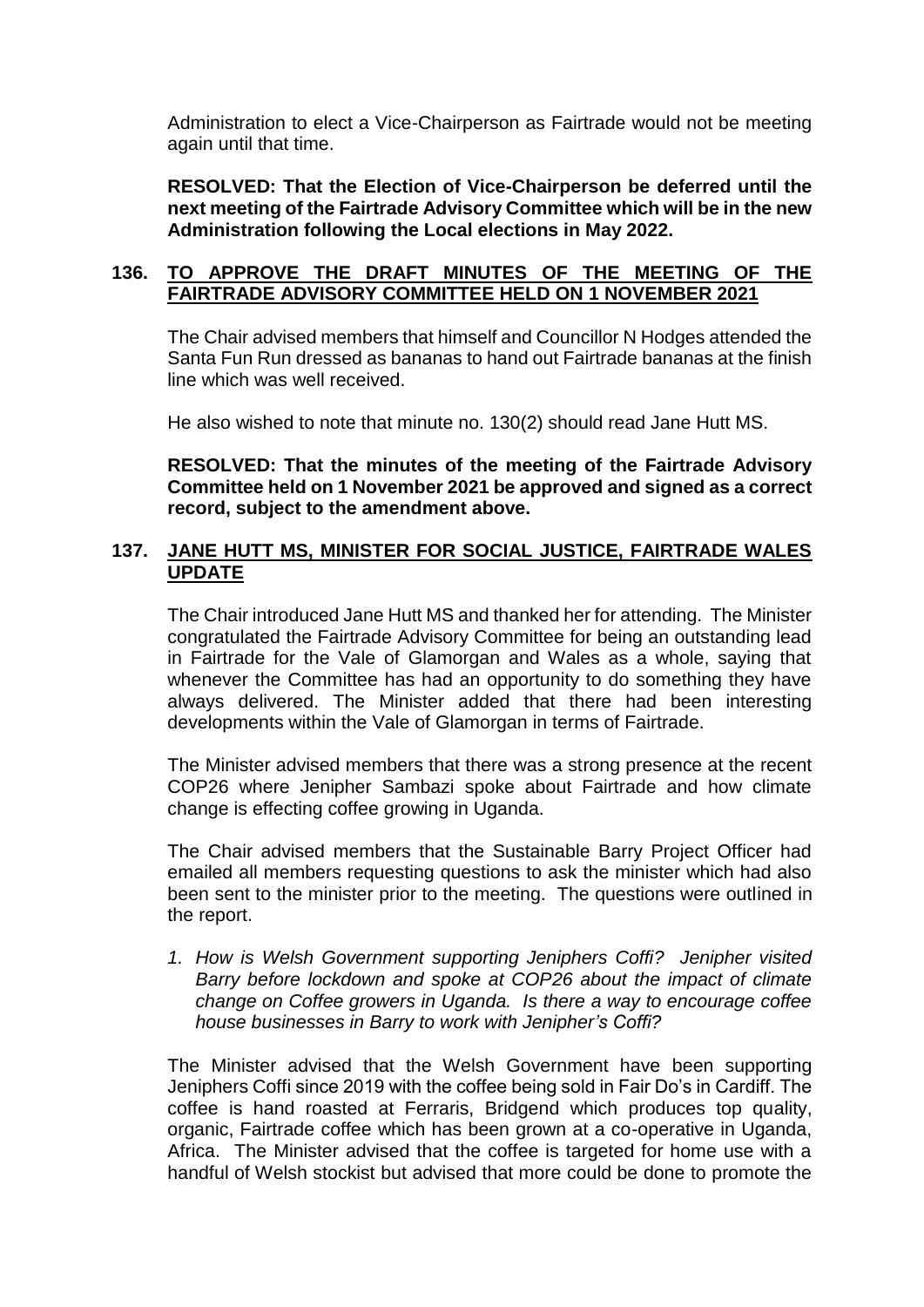availability of the coffee and stockists. The Minister suggested that the Soroptimists could hold a coffee morning in conjunction with Barry Town Council and serve Jeniphers Coffi. The Minister also advised that Jenipher talked at COP26 about planting of trees to protect against future landslides and asked Jon Townley to share the video after the meeting of Jeniphers speech at COP26. The Minister added that Jenipher will approach the Welsh Government to request funding in order to become more sustainable, planning on installing solar panel and utilising wind power ships to transport her coffee.

*2. Considering the impact that Covid and Covid restrictions have had on campaigning efforts for a number of initiatives, including Fairtrade, what more can we as a Council do to promote the Fairtrade initiative?*

The Minister advised that restrictions had a negative effect in terms of promoting Fairtrade. However, with restrictions lifting the Minister voiced hope for reinvigorating its promotion. The Minister also mentioned the importance of ethical, Fairtrade procurement in organisations and suggested working alongside businesses to promote Fairtrade Stockists to other independent businesses. She added that Jenipher's Coffi was predominantly used domestically and that more businesses purchasing Fairtrade coffee would have a huge beneficial impact on the communities supported by Fairtrade.

*3. Impact of Covid upon Welsh Government activities in Africa, and Welsh Governments position on vaccine support/waiver/economic development etc.* 

The Minister advised about the Wales in Africa partnership, noting that it was difficult in terms of supporting African communities through the Pandemic as the Welsh Government did not have the power to send surplus vaccines. The Minister added that the First Minister had written a letter to the Prime Minister requesting the support of Peoples Vaccines donating surplus vaccines to those in the developing world which was strongly debated in the Senedd, adding that the letter also provided details regarding the Welsh Government's investment in COVID-19 response programmes and adaptation projects in Sub-Saharan Africa, advising that the support of these projects provided vital oxygen supplies in hospitals, training nurses in using oxygen and new ventilation technology, helping children get back to school by providing clean water and soap stations (it was noted that school closures impacted female students more), and also providing essential PPE. The Minister also advised that the letter requested a temporary waiver under the TRIPS agreement to relax the Intellectual Property Rights to enable patented vaccines to be made available to these low-income countries.

*4. What levers are available for Welsh Government Procurement policy, inside and outside Wales, to support Fairtrade?* 

The Minister advised of the Sustainable Procurement Policy that she would share after the meeting.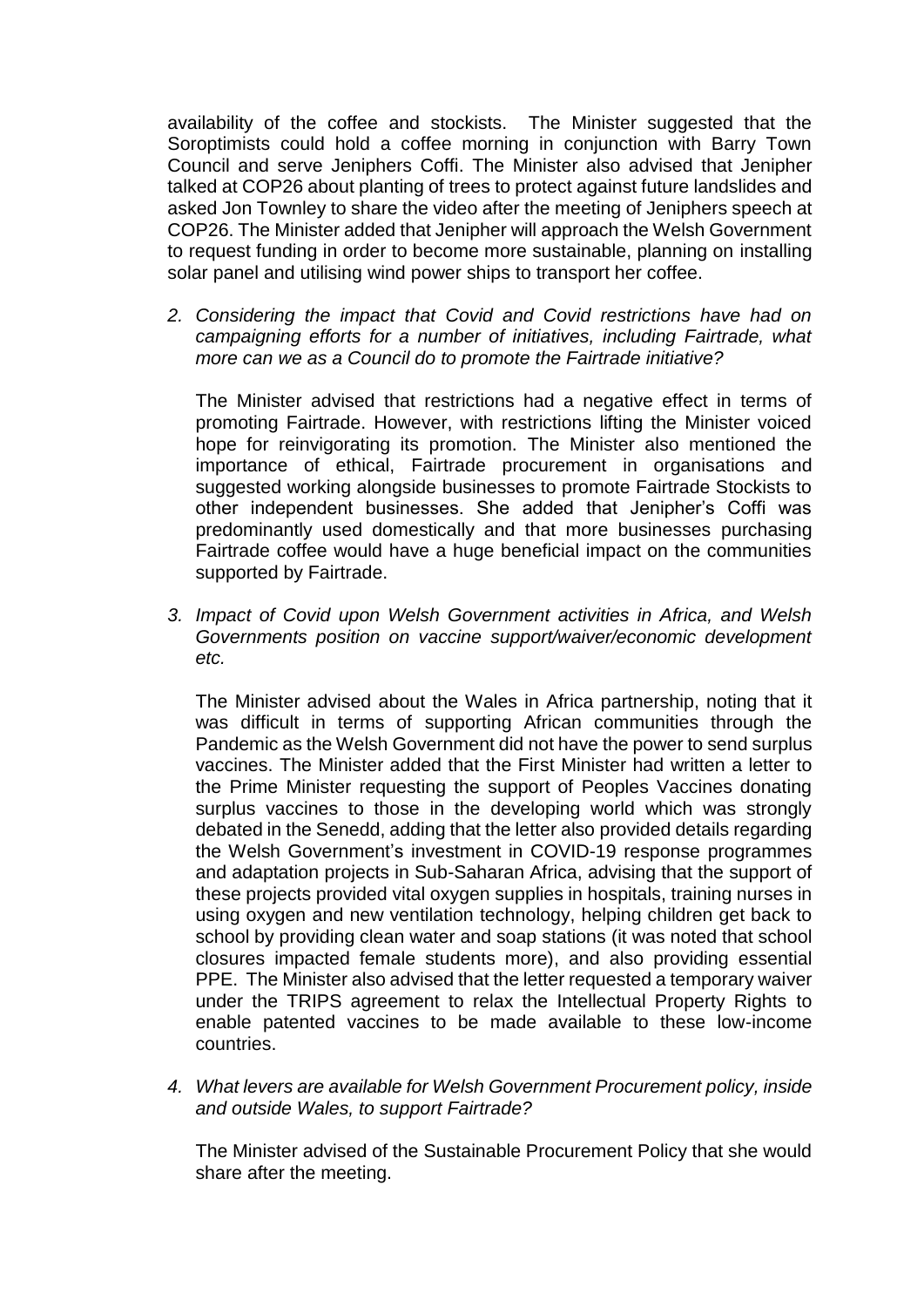*5. What has been the impact of Wales being a Fairtrade nation for nearly fifteen years? Is this making a tangible difference to those communities? How can we have more of an impact on the ground and/or engage more people in Wales about Fairtrade Nation/Nation of Sanctuary etc.?* 

The Minister explained that a recent poll had shown that there was a much greater awareness of Fairtrade in Wales now and attributed this to the work done with schools. Furthermore, there was a greater emphasis on ethical procurement of goods and food sources generally, even domestically and these behaviours are even embedded in Welsh Government Policy (Wellbeing of Future Generations Act (Wales)). Jon Townley added that the development of cooperatives had aided in creating more prosperous communities in Africa, reporting that the rural communities around Mount Elgon, had schools, health centres, better sanitation, toilets and this was due to the Fairtrade Cooperative, whereas none of these facilities would be possible without Fairtrade support. Mr Townley called for further support of Fairtrade producers to increase demand for their products and aid with their continued development.

Jane Hutt MS also updated members on Welsh Government's aspiration to become the world's first 'Nation of Sanctuary', highlighting the successful integration of Syrian and Afghanistani refugees in Cardiff and the Vale and how ethical procurement, supporting Fairtrade and supporting local businesses are all linked into that vision of fairer Wales. The Minister mentioned Cities of Sanctuary and encouraged Barry Town Council to consider becoming a Town of Sanctuary as well. She commended Barry Town Council's continued support of Fairtrade, noting that Barry was a flagship Fairtrade Town and that Barry Town Council continued to be forward-thinking and innovative.

The Chair thanked the Minister for her attendance at the meeting

**RESOLVED that the information provided by the Minister for Social Justice, Jane Hutt MS be received and noted.**

#### **RECOMMENDATION:**

- **1. To a meeting of Full Council being held on Monday 7 February 2022, that the letter sent by the First Minister to the Prime Minister in relation to offering surplus vaccines to developing world populations be received, requesting that a statement of support be issued.**
- **2. That Barry Town Council explores the possibility of becoming a Town of Sanctuary further and that Barry Town Council hosts a hybrid meeting inviting the Vale of Glamorgan Council to consider what can be done in terms of becoming a Town of Sanctuary.**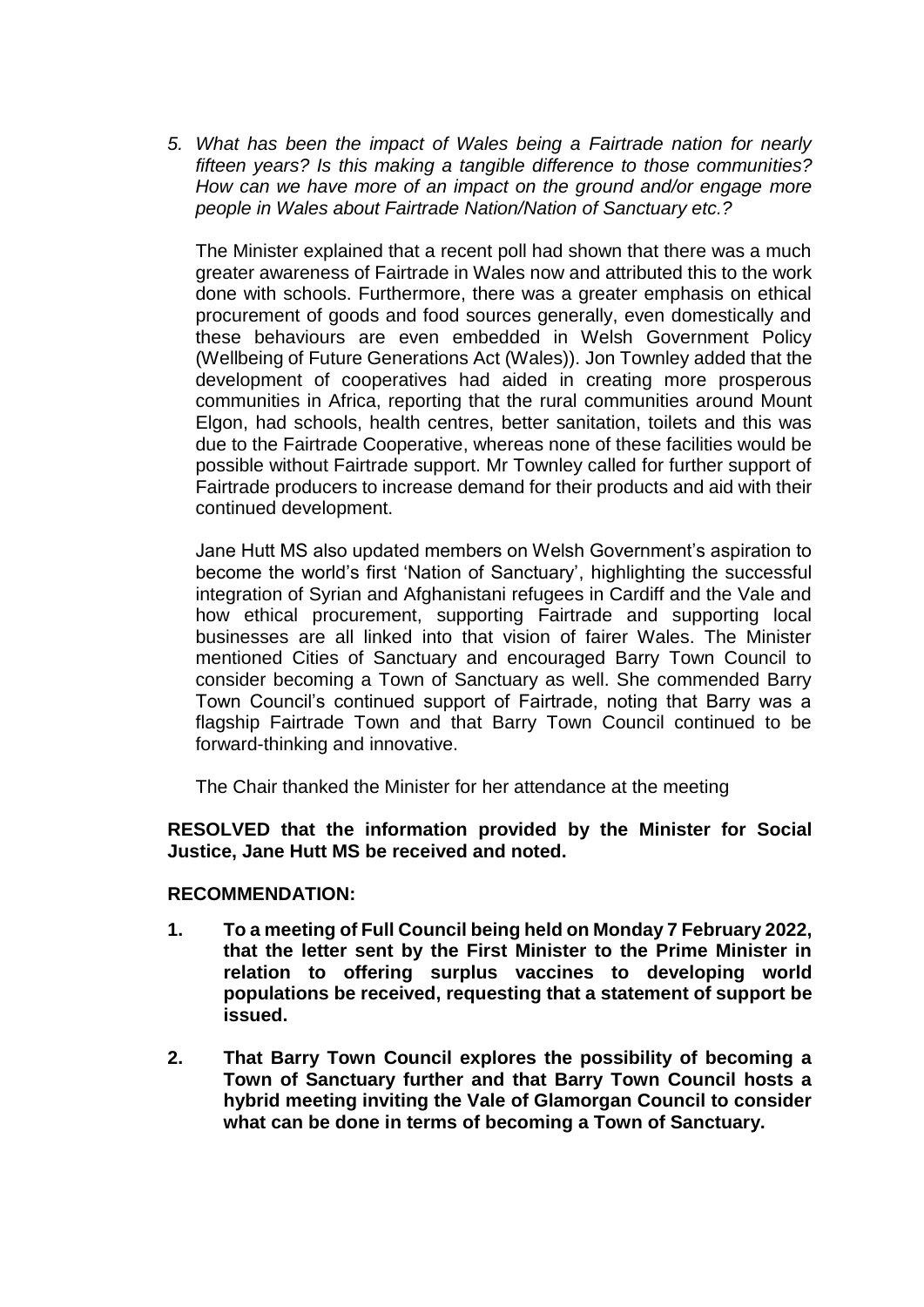# **138. FAIRTRADE ADVISORY COMMITTEE ACTION PLAN**

The Chair deferred the item until the next meeting of the Fairtrade Advisory Committee due to time constraints as Finance, Policy and General Purposes Committee was due to start at 7pm.

**RESOLVED: That the Fairtrade Advisory Committee Action Plan be deferred to the next Fairtrade Advisory Committee for consideration.** 

#### **139. FAIRTRADE FORTNIGHT 2022**

Members were provided with a report outlining the potential events that could be held in and around Fairtrade Fortnight 2022 to encourage and promote Fairtrade in the town.

Events included:

- Fairtrade Football Match with Barry Town United Football Club the Chair discussed handing out bananas and Bala footballs
- Mayoral Coffee Morning to be held at CACC where local businesses could showcase their Fairtrade products and members and residents could attend for tastings. Including a tasting of Jenipher's Coffi was also considered.
- Fairtrade Fortnight Quiz Night Councillor N Hodges offered to be Quiz Master. Councillors discussed including Fairtrade tasting sessions for Wines and Chocolate.
- International Women's Day Coffee Morning 8 March 2022
- Fairtrade Pancake Day offering Fairtrade ingredients for Shrove Tuesday Pancakes on 1 March 2022
- Social Media Takeover
- Collaborating with Llantwit Major and Penarth Town Councils in promoting each other's activities
- A Vale Fairtrade Art Competition

Members were in agreement with all proposed events for Fairtrade Fortnight 2022.

Amy Greenfield asked about the Councils procurement for Fairtrade items for Fairtrade Fortnight 2022. The Sustainable Barry Project Officer couldn't answer at the time but advised that she would look into and advise. The Chair suggested that procurement is discussed at a future meeting of the Fairtrade Advisory Group.